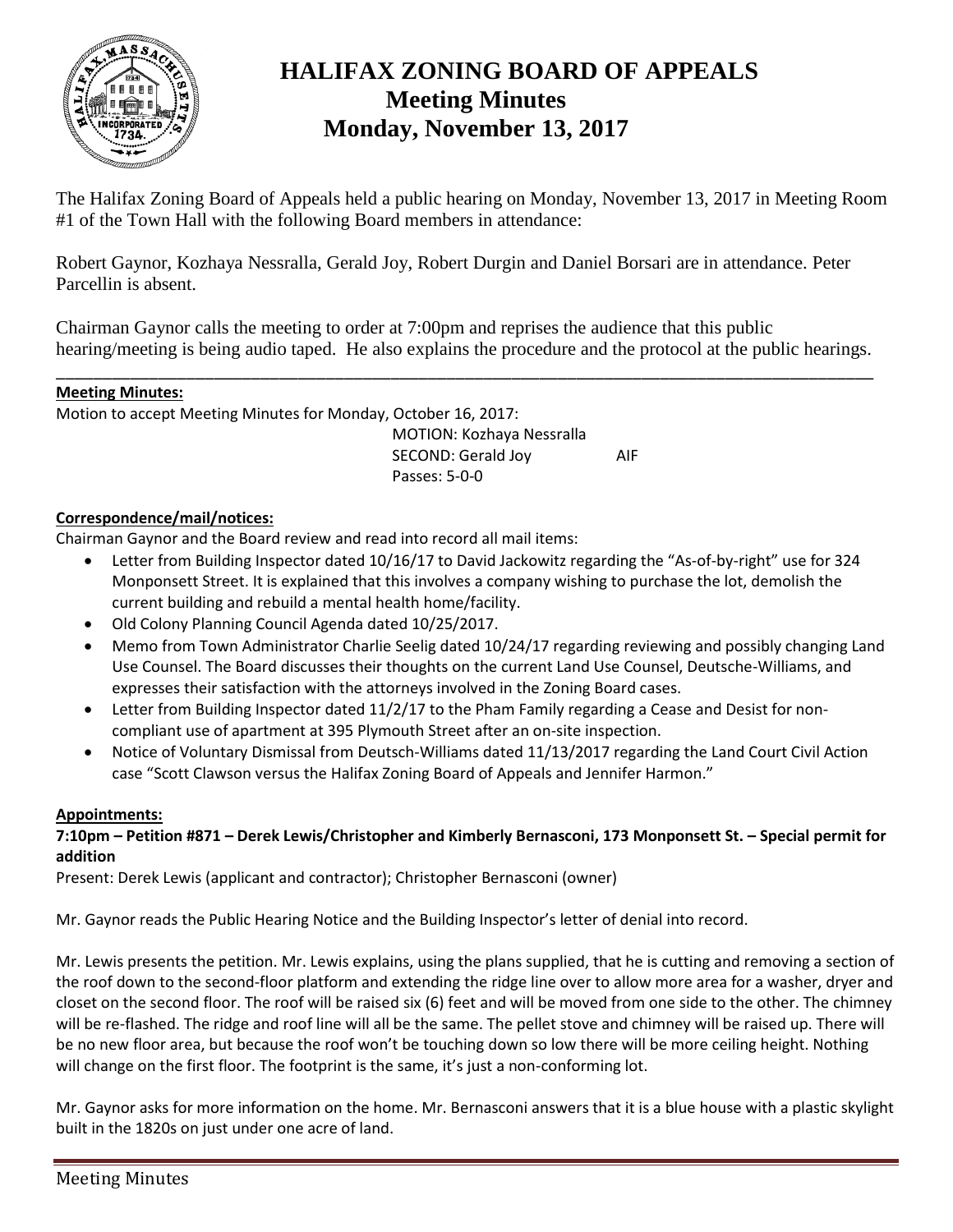As it is missing, Mr. Gaynor asks Mr. Lewis and Mr. Bernasconi to send a plot plant as soon as possible. Mr. Durgin asks about the small porch shown on the plan. Mr. Lewis explains that due to the house being too close to the street, the proposed porch will not be added.

Mr. Borasari asks how far the house is off the lot lines. This information cannot be supplied as there is no plot plan. The Board expresses their concern about voting on this petition without a plot plan. Mr. Borsari asks what the Building Inspector's reasoning was for the denial. The secretary answers that it would create additional living space. It is nonconforming as it is under an acre. Mr. Bernasconi adds again that the footprint is not changing at all. Mr. Gaynor asks if there are any photos of the outside/yard, Mr. Bernasconi suggests looking on MapQuest.

Mr. Gaynor explains that a plot plan is listed as needed on the application and asks each Board member their thoughts on moving forward without a plot plan. Each member agrees that a plot plan is necessary for an approval vote. Mr. Durgin suggests having an on-site to save time. Mr. Lewis explains that the Building Inspector mentioned that he would like to walk the site. The Board decides it would be best to wait for the plot plan before going any further.

Motion to continue Petition #871 to December 11, 2017 until which time a completed application will be provided to the Board:

> MOTION: Robert Durgin SECOND: Gerald Joy AIF Passes: 5-0-0

## **Bills:**

The Board reviews and signs three bills: Plymouth-Halifax Express for advertisements for Petition #871 totaling \$80.00, Pitney-Bowes (postage) expense totaling \$100.00 and Landlaw Specialty Publishers subscription renewal totaling \$235.00.

#### **Other Business**:

**Five-year In-Law Renewal – Petition #560 - Paul and Debra Scioscia, 189 Monponsett Street, Halifax** Mr. Gaynor reads the renewal application into record.

The Board discusses whether these renewals should be re-advertised. In the past, the Board has accepted the renewals based on the application stating that there are no changes and there will be only blood relative(s) residing in the apartment. The Board decides to continue with past practice (no advertising) for Petition #560, but requests that the secretary ask Town Counsel if this procedure should remain as is or change/added to be re-advertised going forward.

Motion to accept the five-year renewal for Petition #560 as presented for 189 Monponsett Street:

MOTION: Kozhaya Nessralla SECOND: Gerald Joy AIF Passes: 5-0-0

**Five-year In-Law Renewal – Petition #784 - Debra and Donna Feurtado, 300 Thompson Street, Halifax** Mr. Gaynor reads the application into record.

The Board has no thoughts or concerns for this renewal. There have been no changes.

Motion to accept the five-year renewal for Petition #784 as presented for 300 Thompson Street:

MOTION: Kozhaya Nessralla SECOND: Gerald Joy AIF Passes: 5-0-0